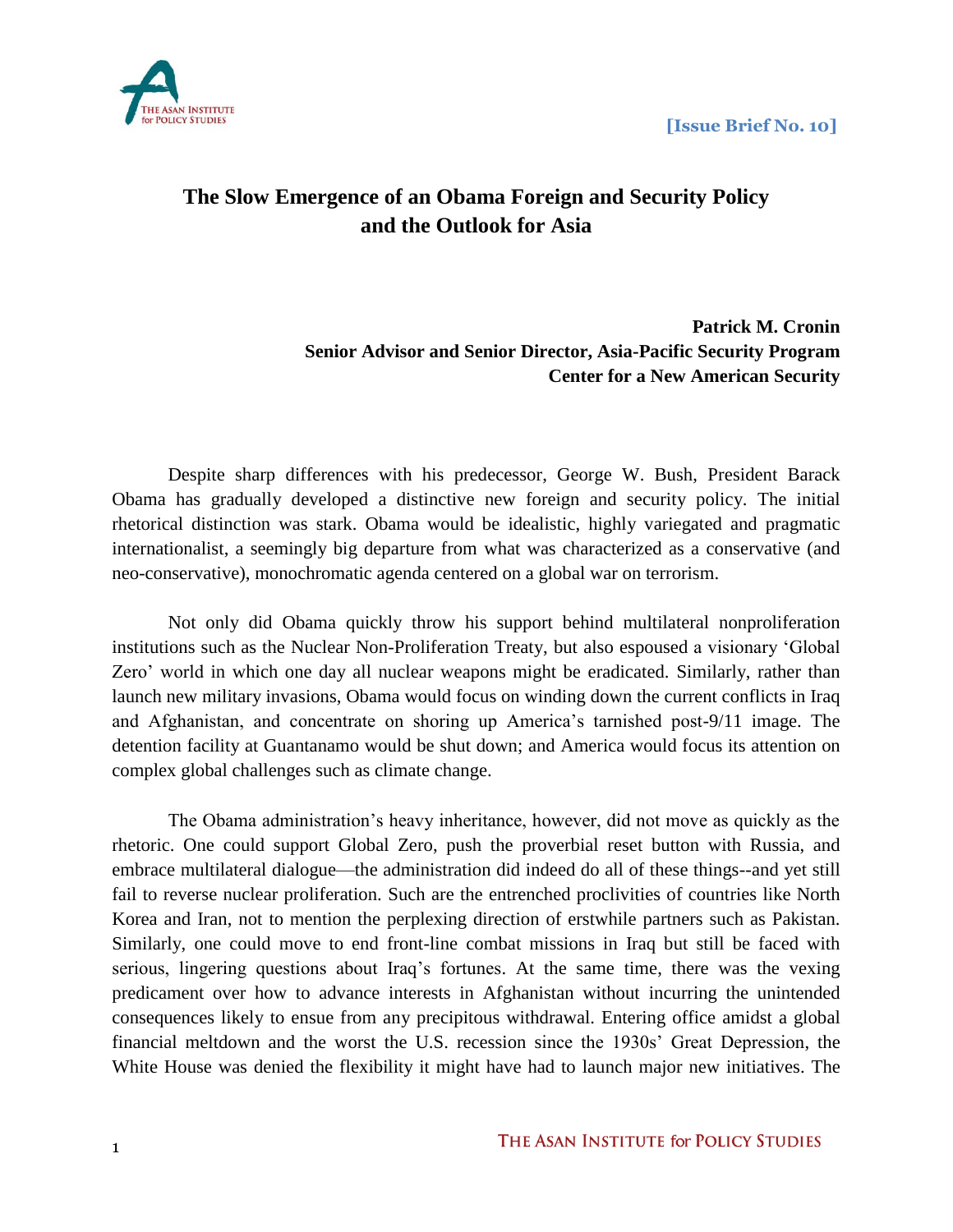

fiscal constraints also kept President Obama more focused on domestic issues like health care than on foreign policy.

Fortunately, the President had, from the outset, decided to create a 'team of rivals,' with former challenger Hillary Clinton as Secretary of State and Bush Secretary of Defense Robert Gates staying on at the Pentagon. Clinton and Gates would prove to be pillars of a strong internationalist but pragmatic foreign and security policy. While Gates concentrated on winning the current wars at first, he gradually gravitated along with the Secretary of State and the White House to launch a strategic shift to rebalance America's commitments in the Middle East and across the Indo-Pacific. By the end of 2010, new national security advisor Thomas E. Donilon openly articulated the clear determination to shift strategic priorities away from over-engagement in the greater Middle East toward more active engagement in the Asia-Pacific region.

While the United States had never left the Asia-Pacific region, the Obama administration significantly enhanced America's diplomatic presence. America closed ranks with its many partners among the Association of Southeast Asian Nations (ASEAN) by joining the Treaty of Amity and Cooperation (TAC) and accepting an invitation to join the East Asia Summit (EAS). It simultaneously sought to revitalize alliances, expand cooperation with new partners, and forge a durable strategic partnership with China.

But America's preexisting commitments proved harder to curtail than what the Obama administration predicted. It was easier to conclude that costly, long-term armed nation building was not sustainable and poor means of securing the U.S. interests, than it was to affect rapid change. Gates and General David Petraeus cautioned the inexperienced president about a rapid transition in Afghanistan, from which there was no safe, easy way to draw down the conflict that the United States undertook in 2001 in response to Al Qaeda's terrorist assaults on America.

Then, in the first half of 2011, the Obama foreign and security policy started to be defined by major global events in the greater Middle East. A little-noticed grassroots movement that started in Tunisia in mid-December 2010 had transformed into a democratic contagion that was forcing the Obama administration to concentrate anew on a region in which it had hoped to lighten America's burdens by the spring of 2011.

The Arab spring was raising one tough question after another, including whether to watch the longtime Egyptian President Hosni Mubarak to be forced out of office by a spontaneous democratic movement fueled by the social networking. The choice was made easier because, at least in Egypt, there was a clear idea of what would come next because of the Egyptian military's willingness to ensure stability in the interim between Mubarak's long-time rule and whatever was to follow.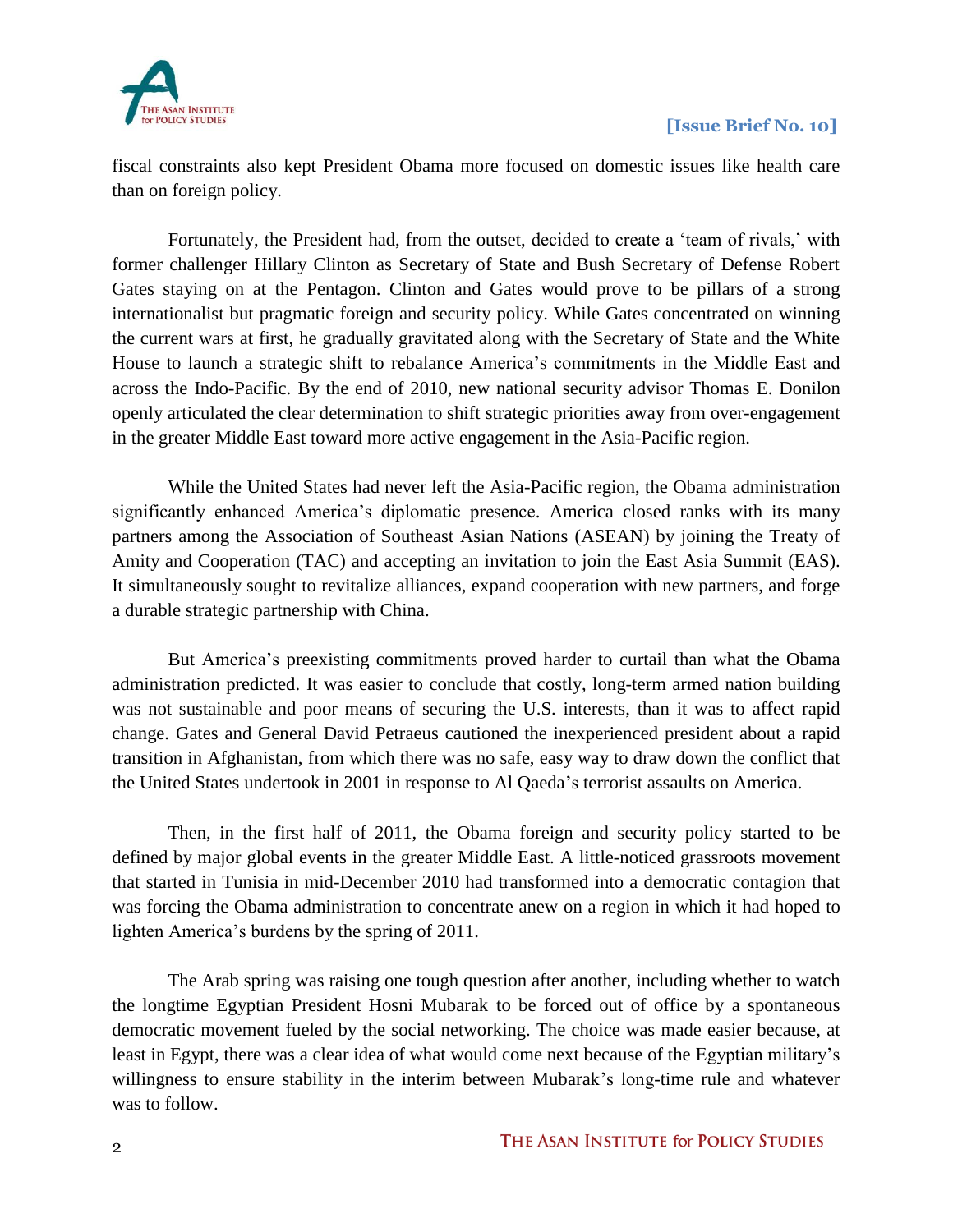



The support for change was far slower to develop with respect to the movement to overthrow the President of Yemen, where Al Qaeda in the Arabian Peninsula was poised to gain ground, or turn over the political order in Bahrain, home of the U.S. Navy's Fifth Fleet and a country where Iranian influence frightens the Arab Gulf. The so-called 'Lady Hawks' of Secretary Clinton, the United States Representative to the United Nations Susan Rice, and Senior Director for human rights and democracy Samantha Powers reportedly influenced the President to throw some caution to the wind in Libya and support transatlantic military action to halt the potential slaughter of tens of thousands of civilians. But then the President also called for the departure of Libyan strongman Muammar Gaddafhi, while in Syria the United States eventually called for Bashar al-Assad to reform or get out of the way. In short, the Arab Spring, whatever its enduring impact on democracy and leadership and order in the greater Middle East, altered the strategic shift of the Obama administration.

No single issue demonstrated the grip that change in the Middle East had on the Obama administration more than the dramatic, renewed search for an Arab-Israeli peace agreement. In May 2011, President Obama said there was a window of opportunity, and he called for a twostate solution with bargaining to begin with the pre-1967 boundaries as a baseline for negotiation. While this gambit outraged Israeli Prime Minister Benjamin Netanyahu, the overture did not seem to please the Palestinians either. Yet perhaps the chief catalyst for the President's bold and risky reengagement was a recent unity agreement between the two Palestinian factions of Fatah and Hamas. Thus, the prospects for Middle East peace remain dim, and all of these activities call into question the pace and extent of the U.S. strategic shift from would-be Middle East quagmires to connecting America with Asian-Pacific dynamism.

As if fiscal constraints and the new Middle East upheaval were not sufficient, the administration also had to cope with the inevitable need to replace some senior officials, including on the Asian policy team. The announcement that Secretary Gates would depart at the end of June, to be replaced by CIA Director Leon Panetta, and that General Petraeus would fill in behind Panetta, suggested a team well acquainted with the administration's policies but still largely fixated on the current wars. Even before the killing of Osama bin Laden, the national security focus in the Southwest Asia had been migrating from a surge in Afghanistan to curbing sanctuaries in Pakistan and stabilizing that nuclear neighbor with a growing radical fringe. The new team seemed likely to be seized with the Pakistani conundrum, which some have equated to a bad marriage in which divorce is not an option.

Meanwhile, the administration bid farewell to stalwart Asian hands, including Deputy Secretary James Steinberg, National Security Council Senior Director Jeffrey Bader, and Assistant Secretary of Defense Wallace 'Chip' Gregson. While able replacements were waiting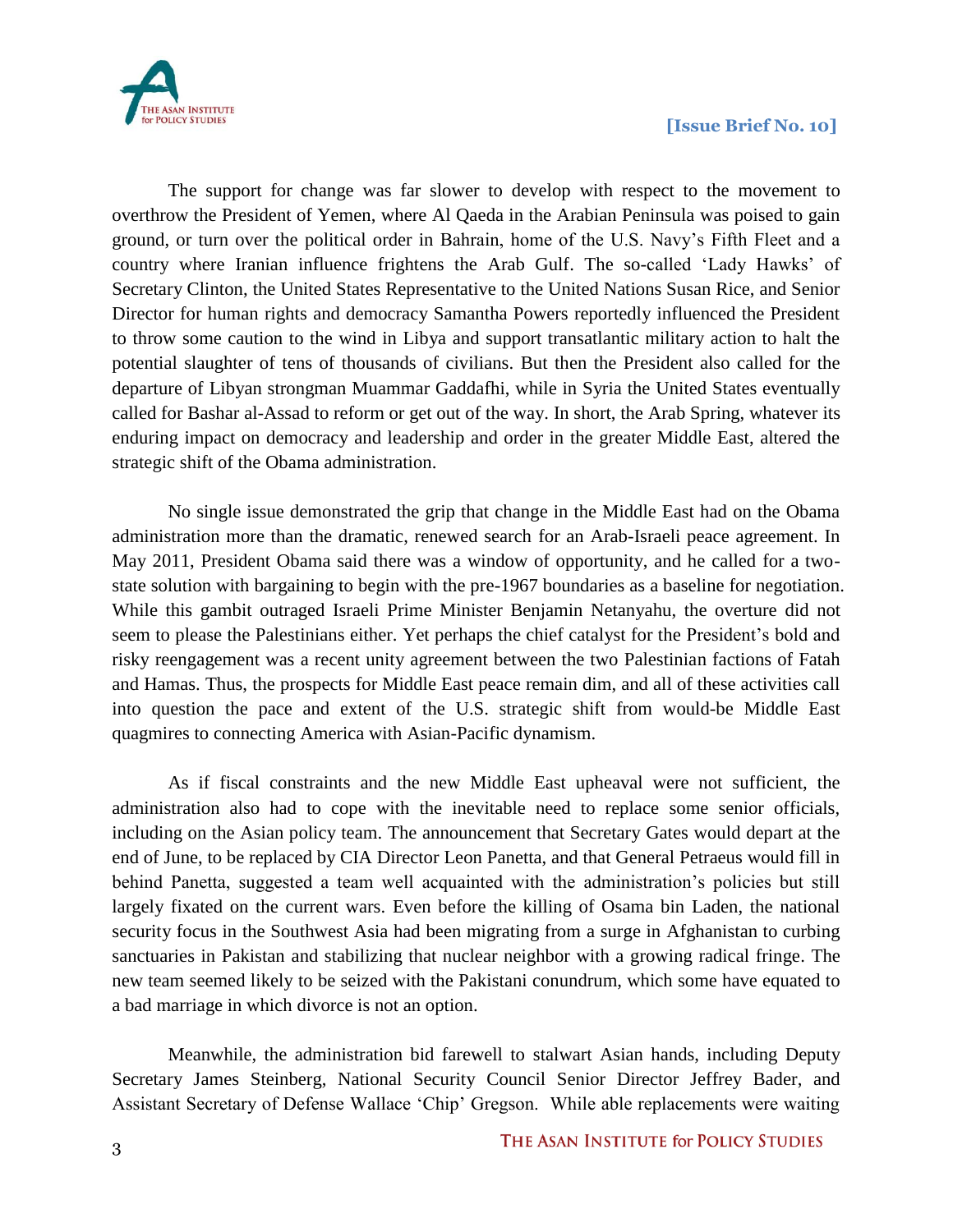

in the wings, Asian policy leadership was left in the hands of Assistant Secretary of State Kurt Campbell, the widely regarded strategic thinker with broad bipartisan support and the trust of the very influential Secretary of State.

But other challenges to American rebalancing remained in the enduring trends across the Indo-Pacific region itself. Dr. Campbell and other administration officials were well aware of a new game afoot in Asia, with rising power and influence of not just China but India and other countries in the region. As the administration completed a changing of the guard, at least for its first term, two major challenges took center stage: establishing a stable, predictable policy with China, and managing the coming transition with North Korea.

#### **Getting China Right**

The relationship between the world's preeminent power, the United States, the world's leading rising great power, China, may well determine the shape of international security in the decades to come. In America, two schools of thought can be seen in the recent books of Henry Kissinger and historian Niall Ferguson.<sup>1</sup>

Kissinger's narrative sees the Confucian roots in contemporary Chinese decision-making and upheavals. This is a consequential conclusion, because for Kissinger it means that, as China's power ascends, the temptation to wield power the way Europe or even America has done so will be tempered by tradition. Rather than seeking imperial rule, for instance, China will be content with finding its place under heaven, essentially as the regional Middle Kingdom. It is also likely to employ a classical Chinese strategy of playing external barbarians off one another, only occasionally clinching a few of the barbarians into its ambit.

Thus, Kissinger emphasizes civilizational and cultural continuity as the common thread throughout the Chinese history. In contrast, Ferguson emphasizes the simple but dominant theme of power, in a sense that Hans Morgenthau and John Mearsheimer would readily recognize (and indeed which Kissinger would have felt more comfortable with during his more youthful days as a statesman). At the heart of Ferguson's analytical question is this: what if China has not only figured out how to catch up with the West, but has also adopted an imperial Western conception of power?

Ferguson puts the breadth of historical events into the vernacular of the digerati, describing six important institutions and ideas that led to Western ascendency as 'killer applications.' As had become obvious in the 19th and 20th centuries, the West dominated

 $\overline{a}$ <sup>1</sup> See Patrick M. Cronin, "Ferguson vs. Kissinger on the Future of China, and What It Means for Us," *The Best Defense,* Foreign Policy Magazine Blog, May 17, 2011.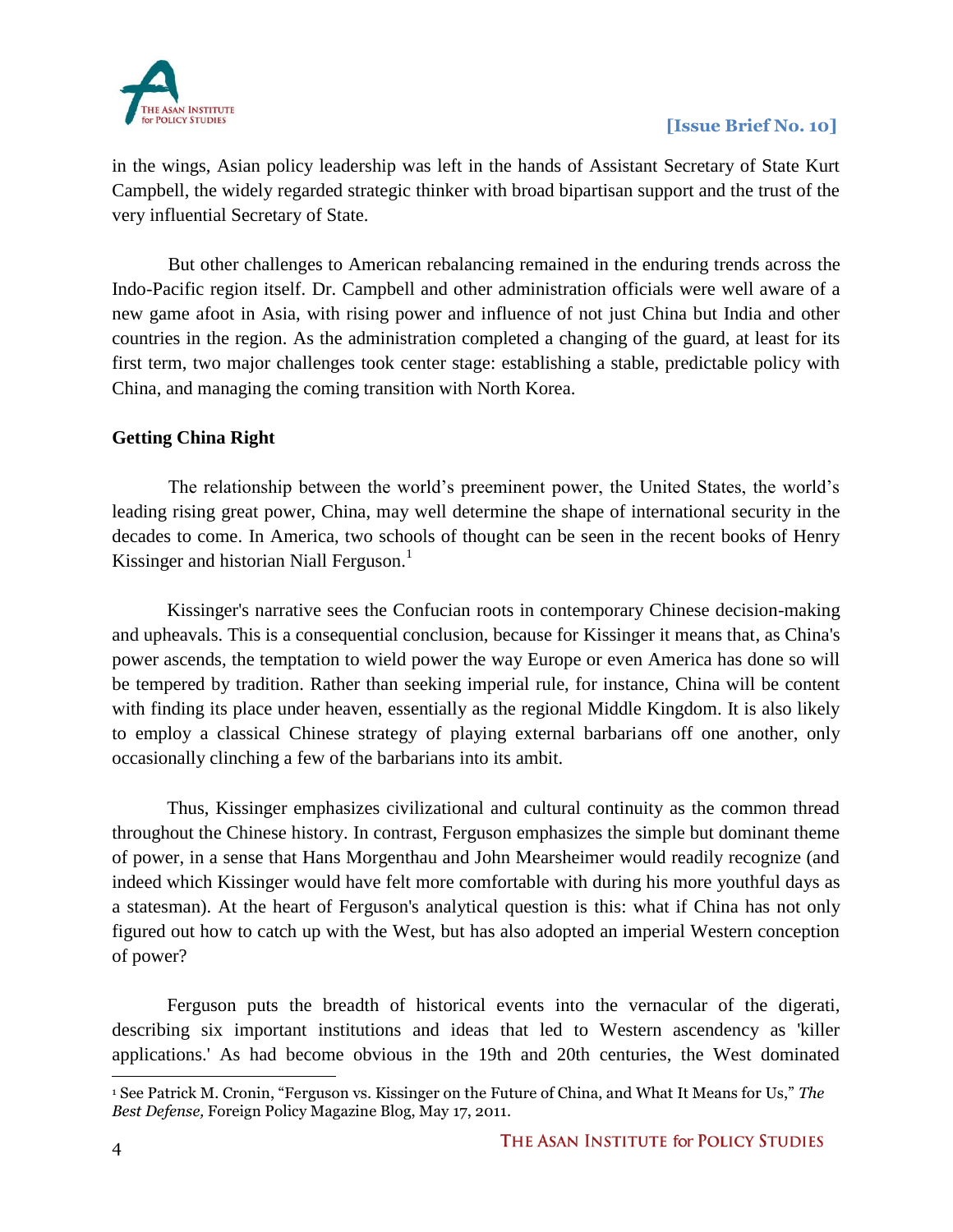

international relations; it did so, according to Ferguson, because it exploited competition, the Newtonian scientific advancement, the rule of law and property rights, modern medicine, a consumer society, and a serious work ethic. The problem, he adds, is that the rest of the world has now downloaded these applications. And no country is now more poised to exploit them than is China.

The speed with which China has incorporated the Western institutions and ideas is breathtaking. Six hundred years ago, a visitor from Mars would have chosen Ming China over the fragmented Western Eurasia as most likely to gain power. Yet in the ensuing centuries, by the time of the First World War, the Western powers (by which Ferguson defines as the 12 empires to emerge from this area) owned 60 percent of the world's real estate and produced 80 percent of its Gross Domestic Product (GDP).

China's rise has happened within our lifetime. When Deng opened China, the average Chinese possessed one-seventieth of the wealth of an American; today it's one-fifth and the differential is closing. Within the coming decade or so, Ferguson believes that a 150-year period in which the United States held the mantle of the world's largest economy (a position we have enjoyed since 1872) will draw to an end forever. And unlike prior to 1872, it will not be one of the other 12 European-born empires that established the West, but rather the Asian power as a result of the 'great reconvergence' in which China, India and others have caught up by downloading the six killer applications.

As Ferguson puts it, "the *status quo* is an illusion." Far from agreeing with the notion that interdependence between China and America will ensure China's peaceful rise, Ferguson declares that, "Chimerica is dead and we are entering a new world in which I think after the change of leadership next year, China will be altogether more assertive and altogether less quiet about its rise...."

This reference to the 18th National Congress of the Chinese Communist Party around the time of the U.S. 2012 general election suggests that Ferguson would probably agree that China's perceived assertiveness in Asia in 2010 was more of a harbinger than an aberration. Disputes over core sovereign interests are likely to grow more contested; Taiwan arms sales are likely to come at a far steeper price if they are to continue at all; and the modernization of the People's Liberation Army is likely to continue to mount. As he suggests, with vast investments in cuttingedge technologies, as well as cyber space and outer space, many believe the PLA is already poised to prevail on tomorrow's battlefields.

In the U.S. policy circles, what passes for strategy often amounts to how to hedge our bets, between the hope of greater convergence and cooperation, and the fear of greater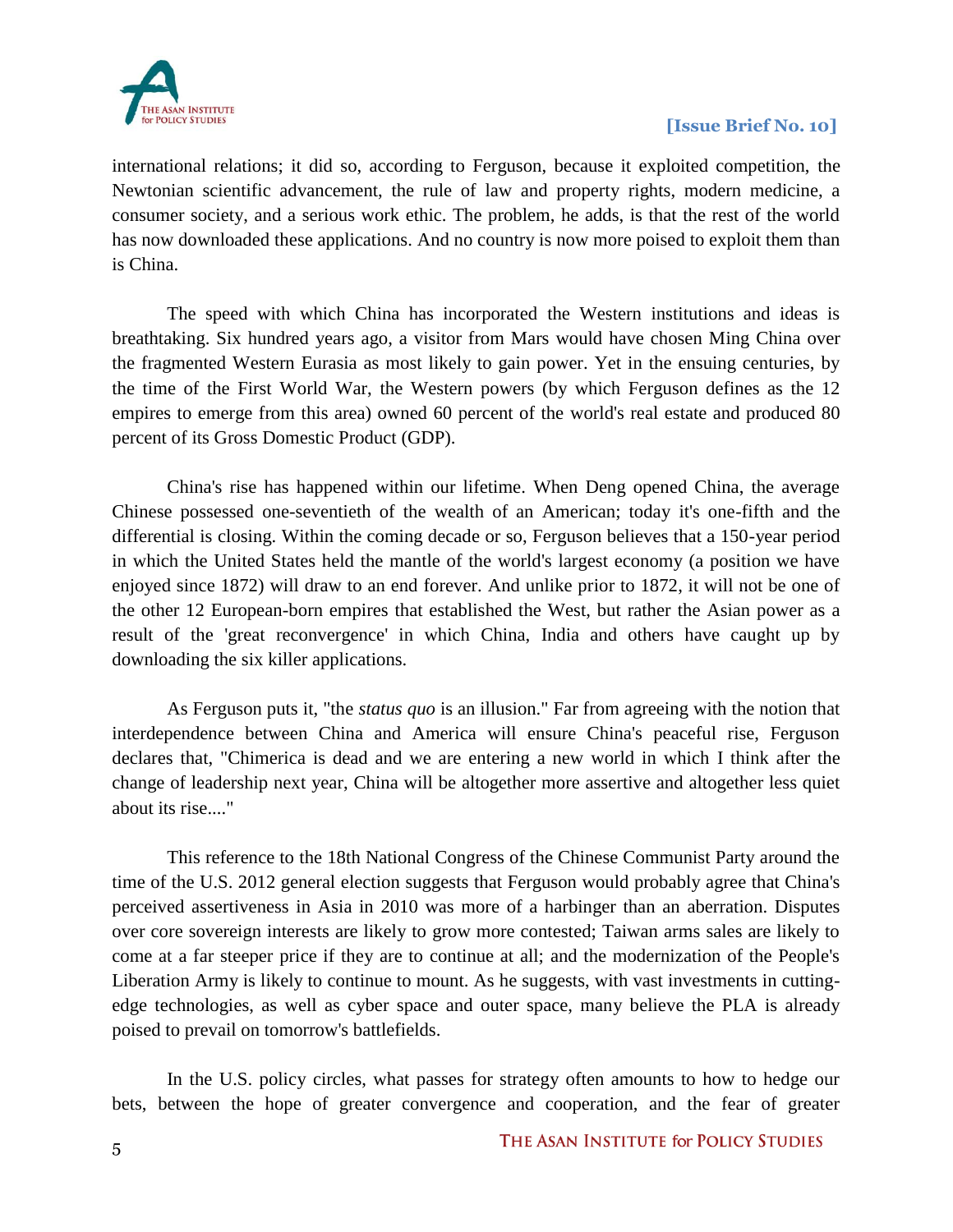

competition and potential conflict. If Niall Ferguson is right, however, hedging is not a serious strategic choice, because it does not face up to the likelihood that China's use of power offers only stark choices: a serious coalition to balance preponderant Chinese power or appeasement. Most countries in the Asia-Pacific sense the possibility of this emerging dilemma, but believe it would be politically incorrect and potentially premature to jump into that conclusion. Not surprisingly, officials in most countries want to know whether it will be possible to have their cake and eat it too.

Even so, predictions about the future are often mistaken. Ferguson could well be wrong about China, and Kissinger could well prove to be right. The reason why a policy of hedging remains the most compelling policy influence is that there are just far too many uncertainties about the world writ large but especially about China. For instance: Doesn't China's growing mercantilist extraction of global resources also create vulnerabilities in the form of tenuous and protracted lines of communication? While the Internet may feed the Chinese nationalism, might not social media also sow the seeds of the Communist Party's own destruction? And just because China rises does not necessarily mean that the United States, Europe, ASEAN, India and other major power centers have to revert to tribute in the modern manifestations.

Within this broad, long-term strategic context, a recent high-level Sino-American diplomacy can be viewed as positive but baby steps forward. But these baby steps can be quickly reversed, for instance, by additional arms sales to Taiwan or new maritime incidents.

Between the United States and China, economic interdependence is what makes the relationship fundamentally different from the Cold War relationship between the United States and the Soviet Union. At the third Strategic and Economic Dialogue in early May in Washington, D.C., the two sides covered a range of technical issues and cooperative initiatives related to the economy, but they also skirted around their real desired topics. China hoped to press an agenda that forces the United States to deal with its deficit reduction, while the U.S. looked to force China to move much further toward a revaluation of its currency (which is still deemed to be undervalued by as much as 25 percent) and implement greater macroeconomic reforms. To be sure, both sets of reforms will be necessary.

Meanwhile, nuclear nonproliferation also remained a point of political contention. While it would be easy to agree on the priority of advancing global nuclear safety, one suspects far less genuine strategic dialogue when it came to specific countries, namely Iran and North Korea. From the perspective of Beijing, cooperation is pegged to the U.S. willingness to return to the Six Party Talks, recognizing it as the most valuable forum for dealing with North Korea. There is at least a chance—but not necessarily a probability--that this convergence on North Korea policy may transpire, as will be discussed below.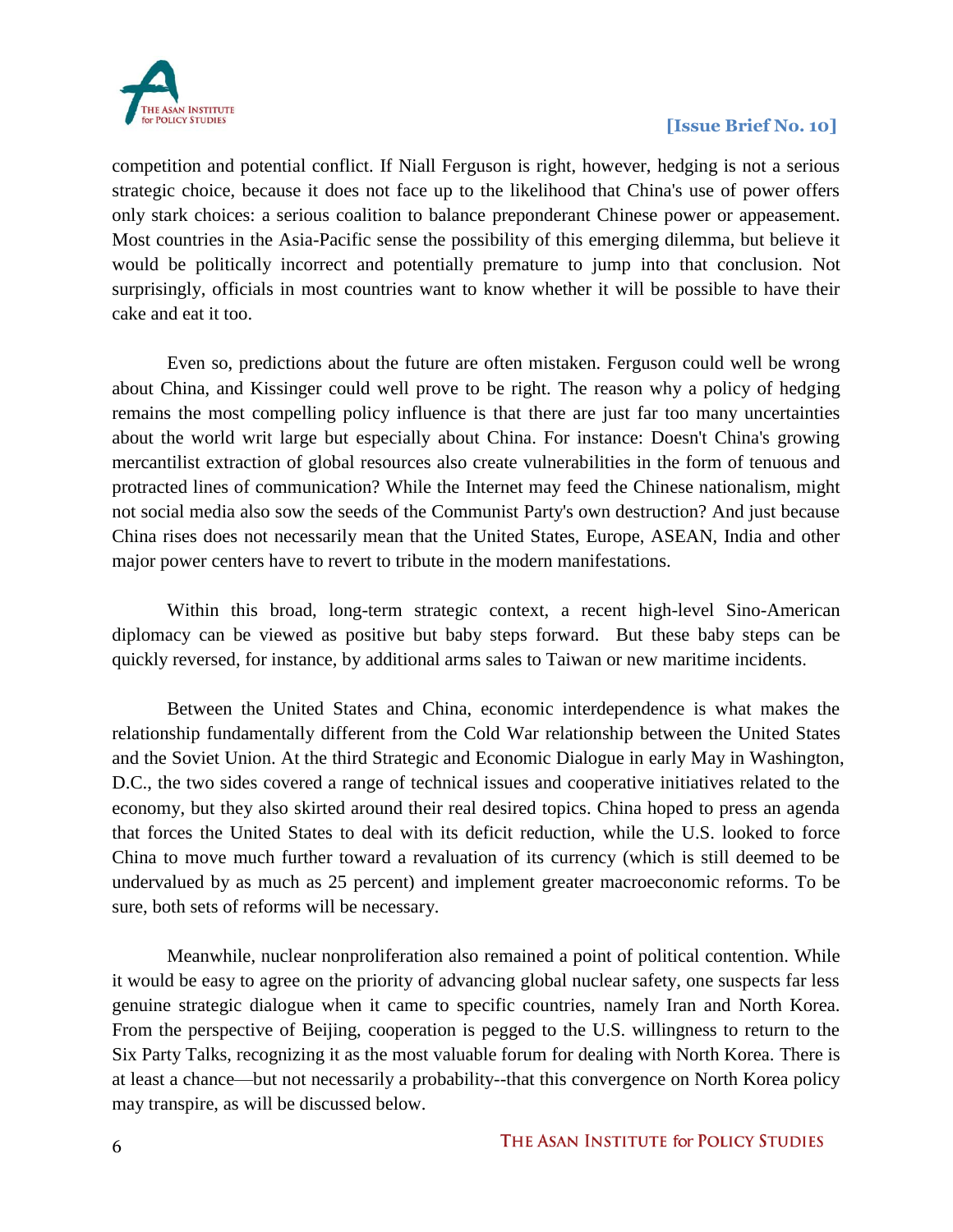

The inclusion of senior military officials at the strategic dialogue for the first time is a welcomed sign of progress, but its significance for the Sino-U.S. security relationship should not be overstated. Discussions on cyber security focused on areas of cooperation, such as identity theft and illicit trafficking. The topics of cyber attacks originating from China, the growing crackdown on media, and Internet freedom proved much harder to broach.

As this author has argued elsewhere with colleague Daniel Gearin, this dialogue demonstrates the reality that real strategy was not discussed. Each country was simply trying to buy time and hope that changes in various tides will provide it with a more advantageous or amenable negotiating position.<sup>2</sup> The United States is hoping for China to evolve and emerge as a responsible stakeholder, while China hopes that its rapid economic and military growth will provide it with more respect and influence globally.

Washington's outlook on China as a whole has moved from an optimistic one in 2009 that a strategic partnership would be fully reciprocated, to a more pessimistic attitude as China displayed its assertiveness during the past year, especially over Taiwan arms sales and maritime issues, to the current, more realistic medium of trying to at least establish predictability to this vital relationship. Given the potential for an all-out arms race or an inadvertent conflict, predictability in the U.S.-China relations would not be a trivial accomplishment.

In his remarks at the opening session of the dialogue, the U.S. Vice President Joe Biden said, "No relationship that's real can be built on a false foundation." Yet, it is equally true that how China and the United States cooperate and compete will shape the strategic landscape across the Pacific and the globe. The existence of this dialogue was a testament to the U.S. leadership, but the true test of how China and the United States engage and cooperate - or fail to do so - is yet to come.

#### **Managing Change in North Korea**

North Korea remained a more immediate problem for the Obama administration. Having forged a special partnership with Grand National Party President Lee Myung-bak, President Obama was determined to play a strong supporting role behind South Korea's lead. However, after a while it had become clear that President Lee's principled approach might well need an injection of pragmatism in order to retain sufficient policy agility to pursue American and Korean national interests.

 $\overline{a}$ <sup>2</sup> Daniel Gearin and Patrick M. Cronin, "Sizing Up the Future," *Defense News,* 23 May 2011.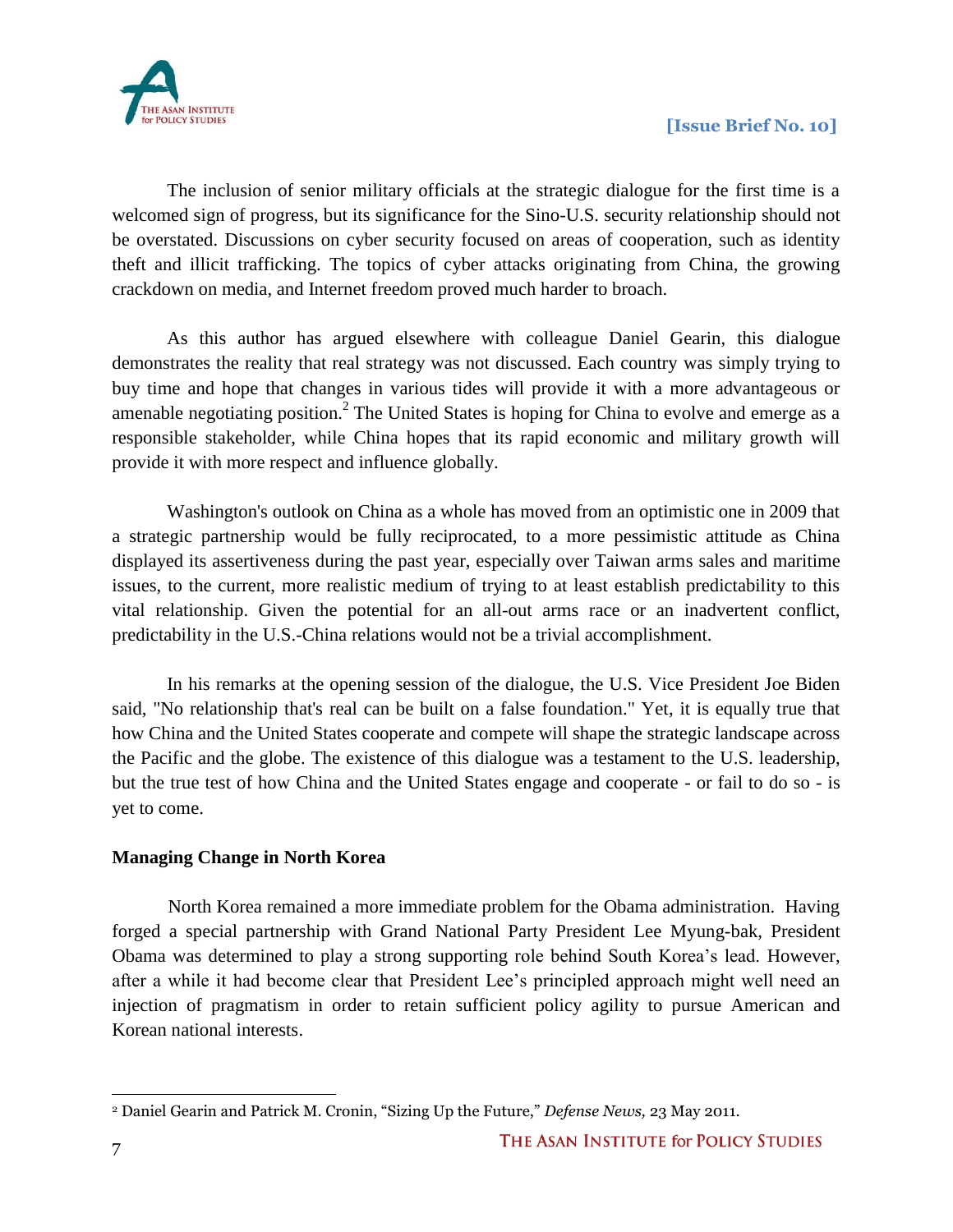

Ever since Lee had moved into the Blue House in 2008, the North Korean regime of Kim Jong-il had done everything it could to pressure President Lee to provide favorable economic terms for North Korea, in line with the previous two governments' variants of the 'Sunshine' policy. Lee was determined not to cave in, and true to his principles he has slowly turned up pressure on North Korea to compel it back to a diplomatic track.

Pressure seemed not to phase North Korea. Missile launches and a second nuclear test were early setbacks to the inter-Korean relations and the Mount Kumgang tourist facility was closed after a North Korean guard shot and skilled a South Korean woman. But these incidents paled in comparison to the two acts of war in 2010: the sinking of *Cheonan* in March and then the unprovoked shelling of Yeonpyeong Island in the fall. Special measures were put in place in May of 2010 in response to *Cheonan*; and then after the shelling South Korea conducted joint exercises with the United States and insisted on an apology before the inter-Korean talks could resume. Interestingly, the Lee administration kept open the Kaesong Industrial Complex, which at present is the major source of hard currency (U.S. dollars) for the North Korean regime.

President Lee's disciplined and principled approach to not reward North Korean aggression is founded on a commendable premise. However, there are at least three reasons to consider seeking a more pragmatic approach in mid-2011.

First, we have to recognize that neither Lee's pressure tactics nor Sunshine policy has achieved the one goal it sought out to achieve: to alter North Korean behavior, particularly with respect to its nuclear program. The May 24, 2010 special measures need to be reassessed. The problem is that not only China has provided an outlet to make up shortfalls from South Korean sanctions; it has now stepped up major investments in the Rajin-Sonbong special economic zone and across the Yalu River. President Kim Jong-il's third visit to China in just over a year appears to have highlighted additional significant economic investments that may be emerging from forcing North Korea to work exclusively with China. Whether or not China is trying to absorb North Korea through economic means, these investments left unchecked could wind up foreclosing South Korean influence and opportunities to advance eventual reunification.

A second reason to seek a more pragmatic approach is to help ensure maximal contact with the North Korean regime that is about to undergo a very uncertain political transition. There is any number of potential contingencies that could arise, but few of them would benefit by virtually no high-level dialogue between the two Koreas and the surrounding powers. And, who knows, perhaps a changing North Korean regime might wish to grasp the chance for reducing tensions. Clearly provocations have not appreciably improved their security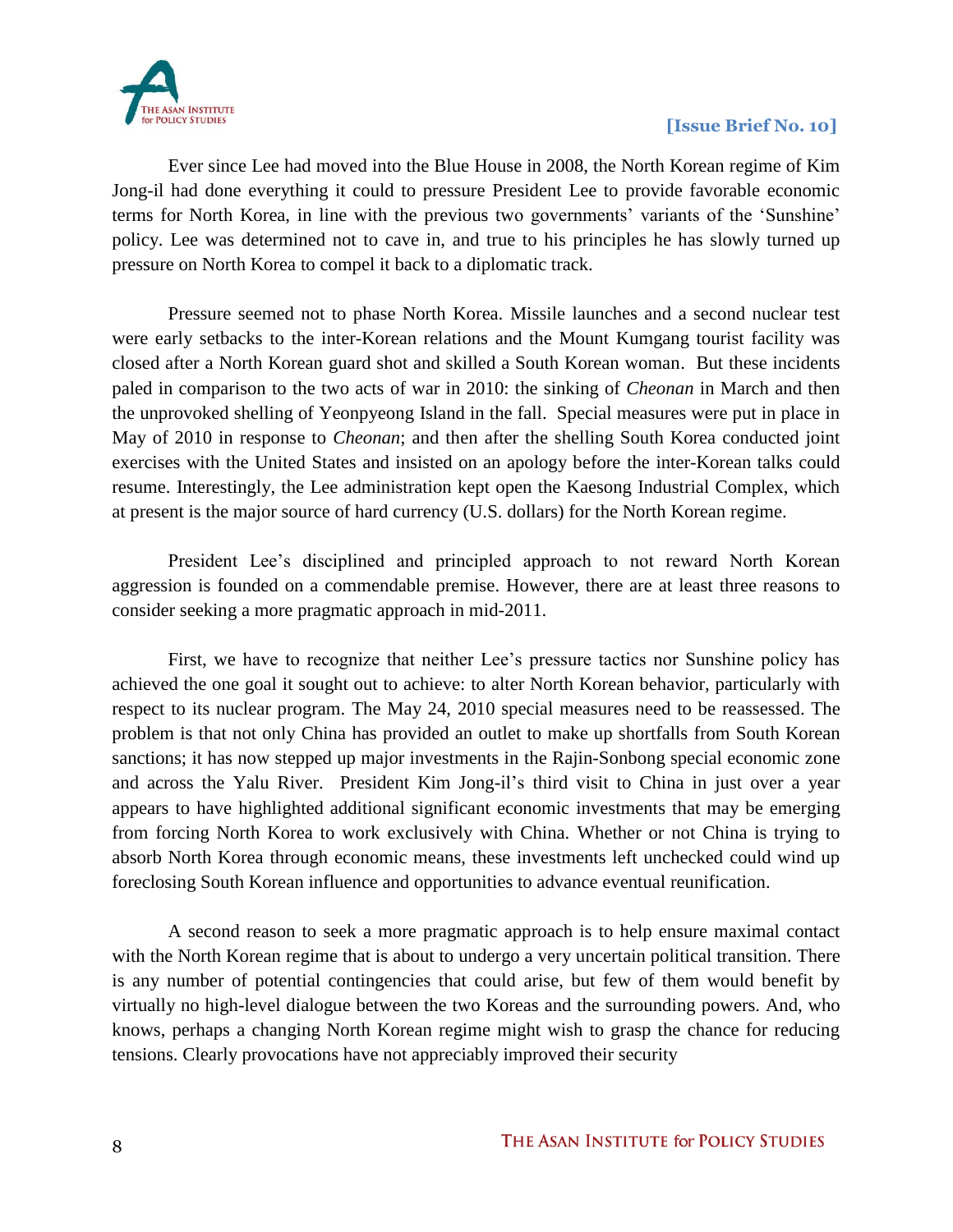

Third, there is also perhaps a domestic political argument to be made on behalf of pragmatic tactics at the moment. Not only should democratically elected governments from time to time take some chance to demonstrate that they are pursuing the public interests, but the Grand National Party (GNP) government would be prudent to ensure that it does not enter next year's general and presidential elections as the government that shut down all contacts. Meanwhile, at least to ensure continuity in U.S.-South Korean relations, it would be easier to segue to the possibility of the Democratic Party opposition winning control of the Blue House in next year's election if the United States were working with what amounted to a bipartisan South Korean approach to dealing with North Korea.

Despite the multitude of challenges (and they are not to be under estimated), there remains some hope for a pragmatic shift that could induce a reduction in tensions, even if only for a while. If nothing else, some of the worst provocations could be put aside while the world waits for Kim Jong-un to emerge with greater responsibility.

#### **The Outlook**

The Obama administration's push to shore up engagement in the Asia-Pacific region has been delayed by the agenda it inherited when it took office, as well as the economic and political events that have unfolded since 2009. Even so, the administration has maintained a serious push for more active engagement in the region, centered on strengthening allies and partners. The first focus has been on traditional alliances like the ones with Australia, Japan and South Korea. But the administration has also forged new partnerships that involved bringing India into the region (building on the Bush administration's breakthrough in U.S.-Indian relations), as well as building the capacity and comprehensive partnerships with rising economies such as Indonesia, Malaysia and Vietnam. Working with ASEAN made for goodwill, but progress was bound to take time and commitment, as friends like Singapore had long advised.

The vital alliance with the Republic of Korea was on a steady course, and yet the coming election in South Korea has huge implications both for the direction of the Korean Peninsula and the future synchronization of Korean-American policies. Unfinished business, however, tops the current agenda for Presidents Lee and Obama, with the need for passage and implementation of the Korea-U.S. free trade agreement or KORUS. The two leaders had already successfully delayed the handover of wartime operational control from 2012, a likely turbulent year, to the seemingly safer year of 2015.

A season of election and political change is ahead. In the United States, given the power of the incumbency, President Obama may well be re-elected. In China, the rise of Vice President Xi Jinping to succeed Hu Jintao is well known, but less clear is how the new Chinese leadership